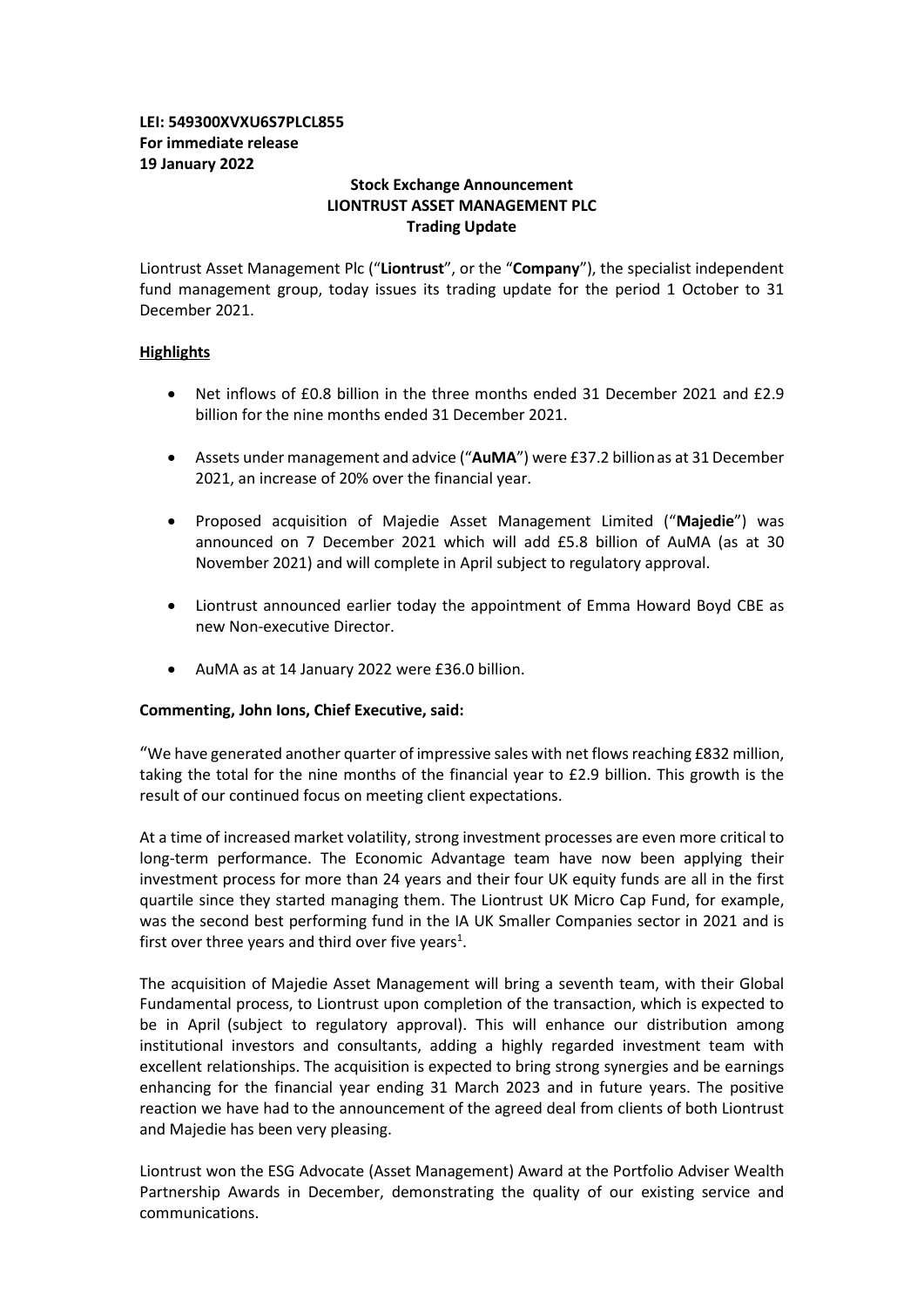We are continually focused on how best to communicate with our clients and provide investment insights to as broad an audience as possible. We have had great success with creating new-style videos in recent months and are developing our digital communications to ensure they are as relevant and engaging as possible to each recipient.

I want to welcome Emma Howard Boyd CBE who has joined the Board as a new independent Non-executive Director today. Emma brings extensive commercial and financial services experience, as well as a background in governance and stewardship and will provide great insights to the Board.

I am confident about maintaining our growth given the strength of Liontrust's investment capability, distribution and communications and therefore continuing to deliver for our clients and investors."

<sup>1</sup> Source: Financial Express to 31 December 2021 as at 17 January 2022, bid-bid, total return, income reinvested, net of fees, based on the primary share class.

## **Assets under management and advice**

On 31 December 2021, our AuMA stood at £37,239 million and were broken down by type and investment process as follows:

| <b>Process</b>             | Total       | <b>Institutional</b>         | <b>UK Retail</b> | <b>Multi-Asset</b>       | <b>Offshore</b> |
|----------------------------|-------------|------------------------------|------------------|--------------------------|-----------------|
|                            | <u>(£m)</u> | (fm)                         | (£m)             | (fm)                     | (fm)            |
| Sustainable Investment     | 14,569      | 158                          | 13,314           | -                        | 1,097           |
| Economic Advantage         | 10,181      | 481                          | 9,288            |                          | 412             |
| Multi-Asset                | 7,375       | $\qquad \qquad \blacksquare$ | -                | 7.375                    | ٠               |
| Global Equity              | 3,243       | 195                          | 3,048            |                          | ۰               |
| <b>Cashflow Solution</b>   | 1,062       | 701                          | 301              | $\overline{\phantom{0}}$ | 60              |
| <b>Global Fixed Income</b> | 809         | $\qquad \qquad \blacksquare$ | 353              | $\overline{\phantom{0}}$ | 456             |
| <b>Total</b>               | 37,239      | 1.535                        | 26,304           | 7.375                    | 2,025           |

AuMA as at 14 January 2022 were £36,039 million.

#### **Flows**

The net inflows over the three months to 31 December 2021 were £832 million (2020: £792 million). A reconciliation of fund flows and AuMA over the three monthsto 31 December 2021 is as follows:

|                                      | Total<br><u>(£m)</u> | <b>Institutional</b><br><u>(£m)</u> | <b>UK Retail</b><br>(£m) | <b>Multi-Asset</b><br>(fm) | <b>Offshore</b><br><u>(£m)</u> |
|--------------------------------------|----------------------|-------------------------------------|--------------------------|----------------------------|--------------------------------|
| <b>Opening AuMA - 1 October 2021</b> | 35,659               | 1,504                               | 24,892                   | 7,357                      | 1,906                          |
| Net flows                            | 832                  | (25)                                | 903                      | (117)                      | 71                             |
| Market and Investment performance    | 748                  | 56                                  | 509                      | 135                        | 48                             |
| Closing AuMA - 31 December 2021      | 37,239               | 1,535                               | 26,304                   | 7,375                      | 2,025                          |

The net inflows over the nine months to 31 December 2021 were £2,920 million (2020: £2,203 million). A reconciliation of fund flows and AuMA over the nine months to 31 December 2021 is as follows:

| Total | <b>Institutional</b> | <b>UK Retail</b> | <b>Multi-Asset</b> | <b>Offshore</b> |
|-------|----------------------|------------------|--------------------|-----------------|
| (fm)  | (£m)                 | (£m)             | (fm)               | (£m)            |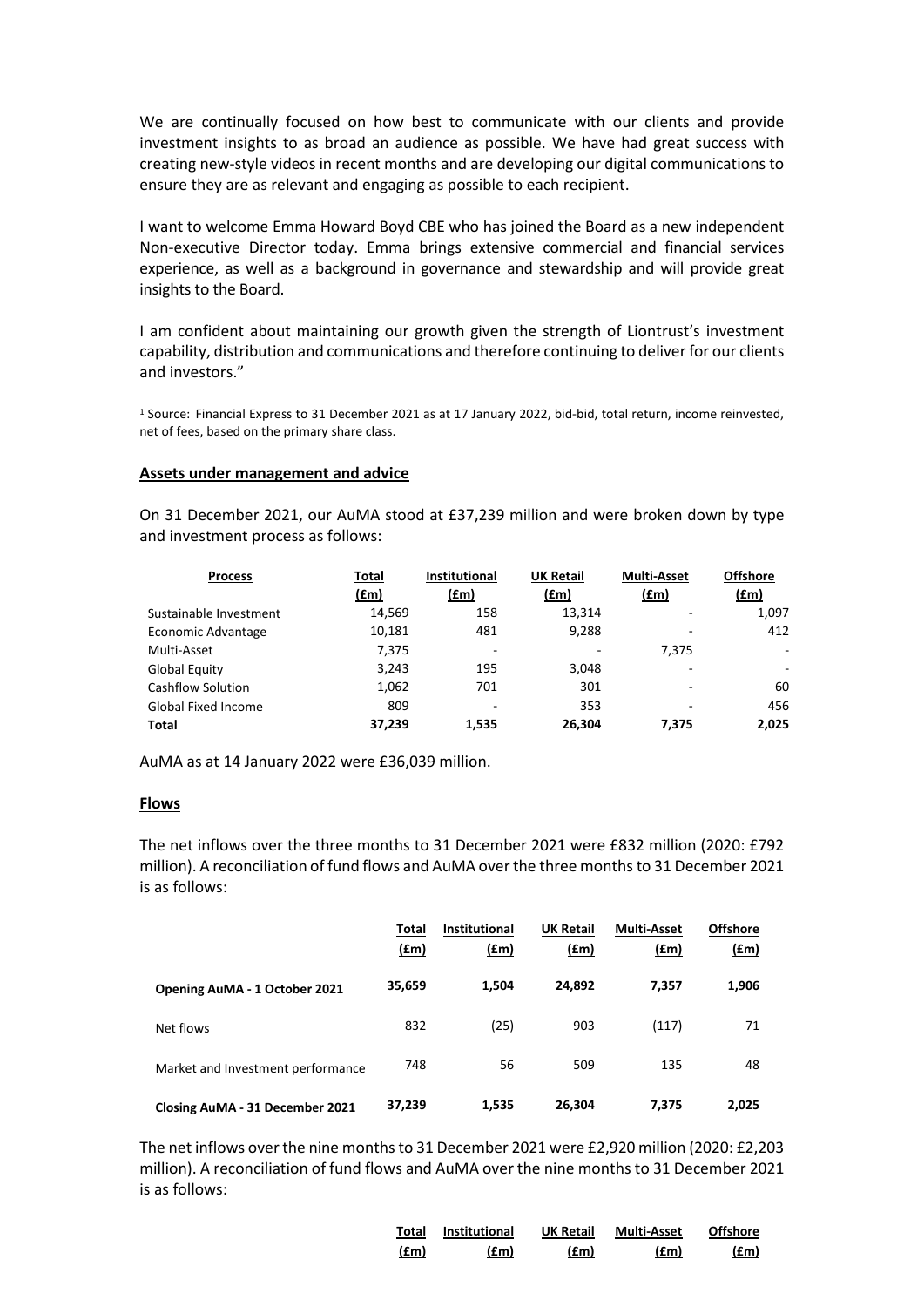| Opening AuMA - 1 April 2021       | 30,929 | 1,488 | 20.627 | 7.139 | 1,675 |
|-----------------------------------|--------|-------|--------|-------|-------|
| Net flows                         | 2,920  | (88)  | 2.941  | (143) | 210   |
| Market and Investment performance | 3.390  | 135   | 2.736  | 379   | 140   |
| Closing AuMA - 31 December 2021   | 37,239 | 1,535 | 26,304 | 7.375 | 2,025 |

# **UK Retail Fund Performance (Quartile ranking)**

|                                        | <b>Quartile ranking</b><br>$-Since$<br>Launch/Manager<br><b>Appointed</b> | <b>Quartile</b><br>ranking -<br>5 year | <b>Quartile</b><br>ranking - 3<br>year | <b>Quartile</b><br>ranking -<br>1 year | Launch Date/<br><b>Manager</b><br><b>Appointed</b> |
|----------------------------------------|---------------------------------------------------------------------------|----------------------------------------|----------------------------------------|----------------------------------------|----------------------------------------------------|
| <b>Economic Advantage funds</b>        |                                                                           |                                        |                                        |                                        |                                                    |
| Liontrust UK Growth Fund               | $\mathbf{1}$                                                              | $\overline{2}$                         | 2                                      | $\mathbf{1}$                           | 25/03/2009                                         |
| Liontrust Special Situations Fund      | $\mathbf{1}$                                                              | $\mathbf{1}$                           | 1                                      | 1                                      | 10/11/2005                                         |
| Liontrust UK Smaller Companies<br>Fund | $\mathbf{1}$                                                              | $\mathbf{1}$                           | 1                                      | $\overline{2}$                         | 08/01/1998                                         |
| Liontrust UK Micro Cap Fund            | 1                                                                         | $\mathbf{1}$                           | 1                                      | $\mathbf{1}$                           | 09/03/2016                                         |
| <b>Sustainable Future funds</b>        |                                                                           |                                        |                                        |                                        |                                                    |
| Liontrust Monthly Income Bond<br>Fund  | $\overline{2}$                                                            | $\overline{2}$                         | 3                                      | $\mathbf{1}$                           | 12/07/2010                                         |
| Liontrust SF Managed Growth Fund       | $\mathbf 1$                                                               | $\mathbf{1}$                           | $\mathbf{1}$                           | 1                                      | 19/02/2001                                         |
| Liontrust SF Corporate Bond Fund       | $\mathbf{1}$                                                              | $\overline{2}$                         | $\overline{2}$                         | 3                                      | 20/08/2012                                         |
| Liontrust SF Cautious Managed<br>Fund  | $\mathbf{1}$                                                              | $\mathbf{1}$                           | $\mathbf{1}$                           | 3                                      | 23/07/2014                                         |
| Liontrust SF Defensive Managed<br>Fund | 1                                                                         | 1                                      | 1                                      | 3                                      | 23/07/2014                                         |
| Liontrust SF European Growth Fund      | $\overline{2}$                                                            | 1                                      | 1                                      | 4                                      | 19/02/2001                                         |
| Liontrust SF Global Growth Fund        | $\overline{2}$                                                            | $\mathbf{1}$                           | $\mathbf{1}$                           | 3                                      | 19/02/2001                                         |
| Liontrust SF Managed Fund              | $\mathbf{1}$                                                              | 1                                      | 1                                      | $\mathbf{1}$                           | 19/02/2001                                         |
| Liontrust UK Ethical Fund              | $\overline{2}$                                                            | $\mathbf{1}$                           | 1                                      | 4                                      | 01/12/2000                                         |
| Liontrust SF UK Growth Fund            | 2                                                                         | 1                                      | $\mathbf{1}$                           | 4                                      | 19/02/2001                                         |
| Global Equity funds <sup>1</sup>       |                                                                           |                                        |                                        |                                        |                                                    |
| Liontrust Balanced Fund                | $\mathbf{1}$                                                              | $\mathbf{1}$                           | $\mathbf{1}$                           | $\mathbf{1}$                           | 31/12/1998                                         |
| Liontrust China Fund                   | 4                                                                         | 3                                      | 3                                      | 3                                      | 31/12/2004                                         |
| Liontrust Emerging Market Fund         | 3                                                                         | 3                                      | 4                                      | 4                                      | 30/09/2008                                         |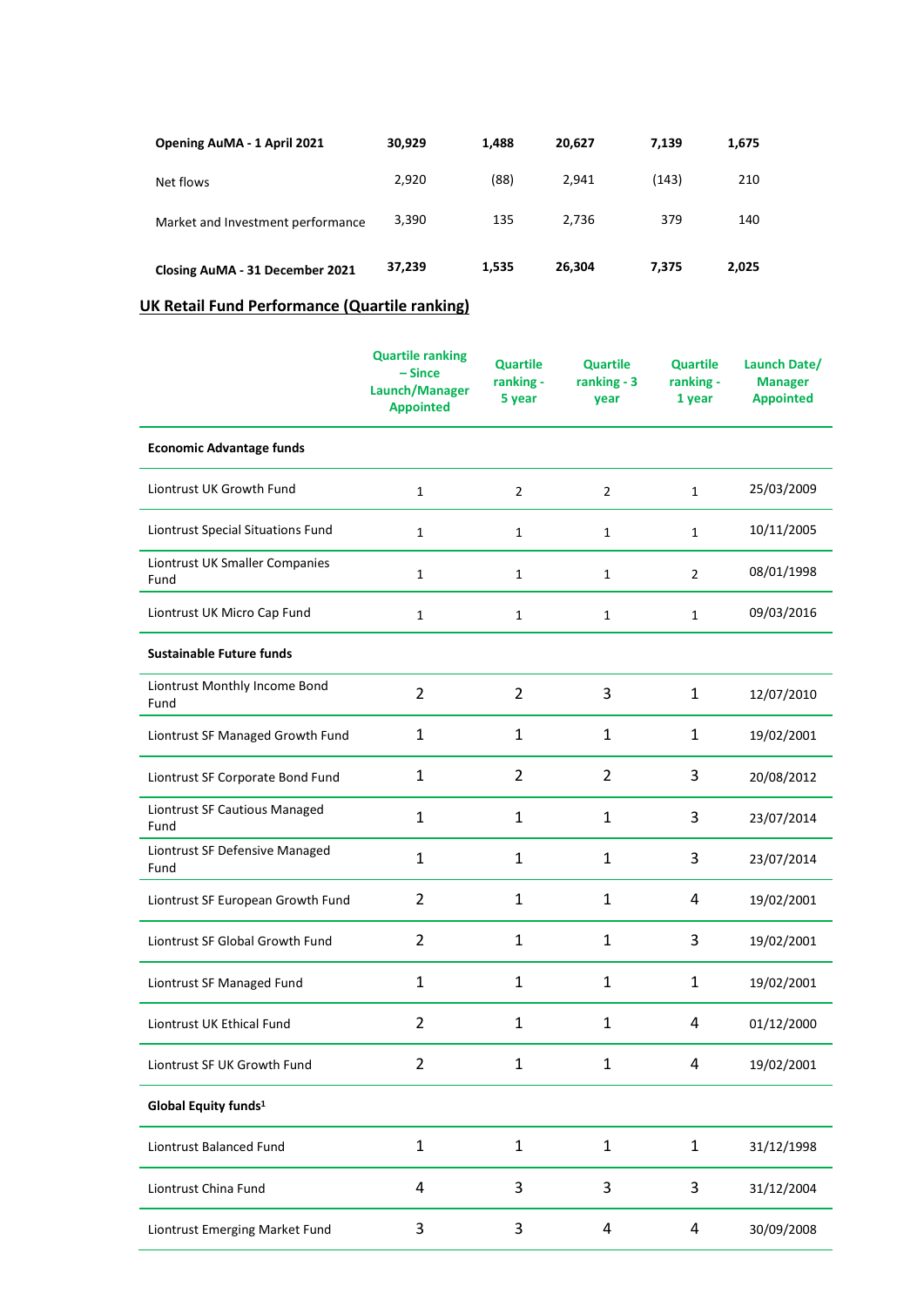| Liontrust Global Smaller Companies<br>Fund | $\mathbf{1}$ | $\mathbf{1}$ | 1              | 4              | 01/07/2016 |
|--------------------------------------------|--------------|--------------|----------------|----------------|------------|
| Liontrust Global Alpha Fund                | 1            | 1            | 1              | 1              | 31/12/2001 |
| Liontrust Global Dividend Fund             | 2            | $\mathbf{1}$ | 1              | 3              | 20/12/2012 |
| <b>Liontrust Global Innovation Fund</b>    | 1            | 1            | $\overline{2}$ | 4              | 31/12/2001 |
| Liontrust Global Technology Fund           | 3            | 2            | 3              | 2              | 15/12/2015 |
| Liontrust Income Fund                      | 1            | $\mathbf{1}$ | 3              | 2              | 31/12/2002 |
| Liontrust India Fund                       | 3            | 4            | $\overline{2}$ | $\mathbf{1}$   | 29/12/2006 |
| Liontrust Japan Equity Fund                | 3            | 3            | $\overline{2}$ | 4              | 22/06/2015 |
| Liontrust Latin America Fund               | 1            | 1            | 4              | 4              | 03/12/2007 |
| Liontrust US Opportunities Fund            | 1            | 1            | 1              | $\overline{2}$ | 31/12/2002 |
| <b>Cashflow Solution funds</b>             |              |              |                |                |            |
| Liontrust European Growth Fund             | 1            | 1            | 1              | $\mathbf{1}$   | 15/11/2006 |
| <b>Global Fixed Income funds</b>           |              |              |                |                |            |
| Liontrust Strategic Bond Fund              | 3            |              | 3              | 3              | 08/05/2018 |

Source: Financial Express to 31 December 2021 as at 7 January 2022, bid-bid, total return, net of fees, based on primary share classes. The Liontrust Asia Income Fund and funds previously managed by the European Income investment team are excluded. Past performance is not a guide to future performance, investments can result in total loss of capital. The above funds are all UK authorised unit trusts or UK authorised ICVCs (primary share class).

<sup>1</sup> Liontrust Russia Fund is not included as they are in IA sectors that are not rankable (e.g. Specialist) as it would not be a fair comparison to make. Liontrust US Income Fund is not included as it merged into Liontrust Global Dividend Fund on 8 October 2021, and Liontrust Japan Opportunities Fund is not included as it merged into Liontrust Japan Equity Fund on 8 November 2021.

## **For further information please contact:**

## **Liontrust Asset Management Plc (Tel: 020 7412 1700, Website: liontrust.co.uk)**

John Ions: Chief Executive Vinay Abrol: Chief Financial Officer & Chief Operating Officer Simon Hildrey: Chief Marketing Officer David Boyle: Head of Corporate Development

#### **Singer Capital Markets (Tel: 020 7496 3000)**

Corporate Broking: Tom Salvesen Corporate Finance: Justin McKeegan

## **Panmure Gordon (Tel: 020 7886 2500)**

Corporate Broking: Charles Leigh-Pemberton Corporate Advisory: Antoine Dupont-Madinier

#### **Forward Looking Statements**